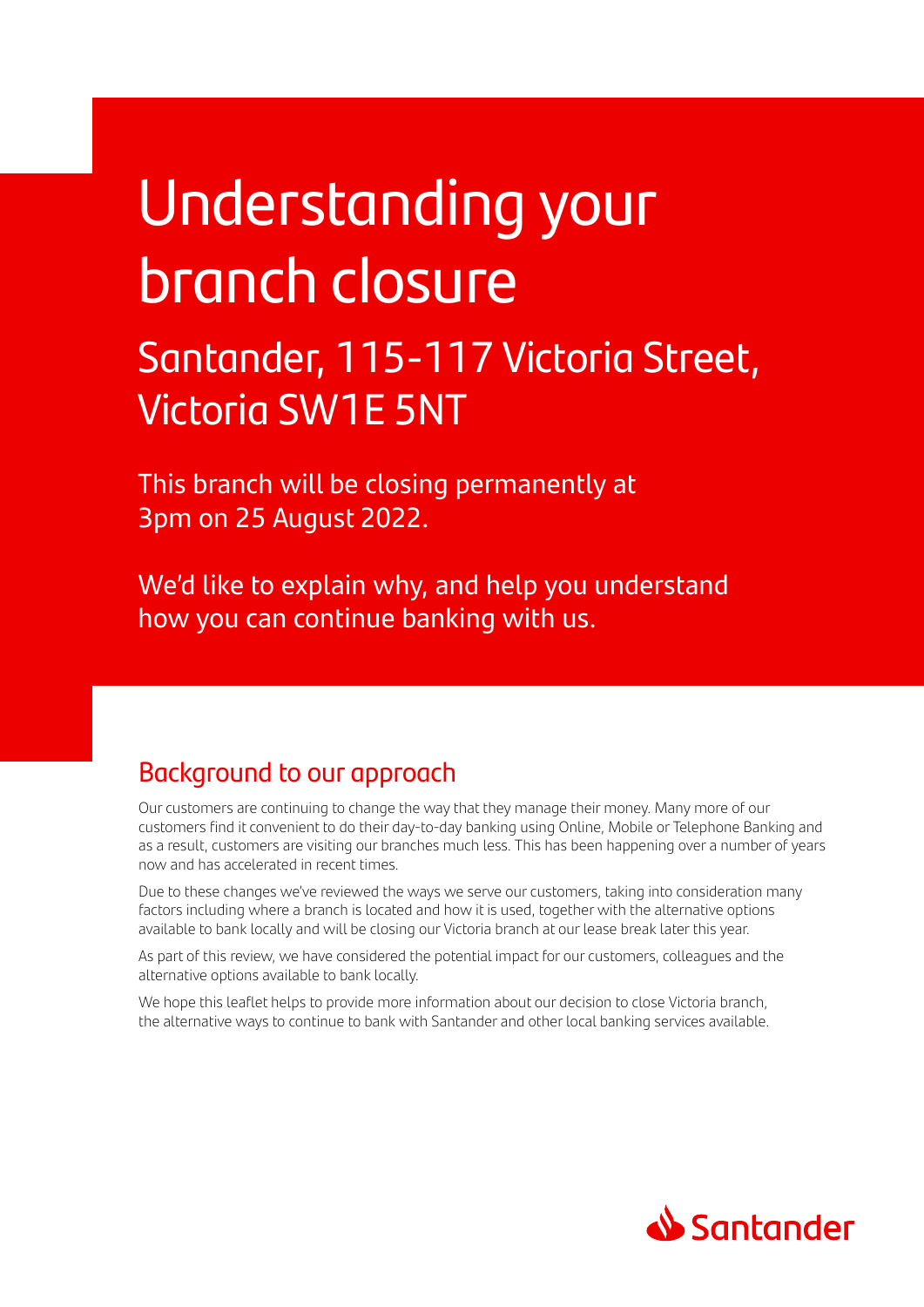### Branch assessment

Before reaching the decision to close Victoria branch, a full review of the branch was undertaken, including:

- The way our Victoria branch customers are choosing to bank with us.
- The proximity of other Santander branches in the surrounding area.
- The availability of alternative ways to bank with Santander, and additional ways to bank locally such as the Post Office and cash machines.
- The impact on our colleagues.

### How customers use the branch

|                                             |       | October 2021<br>to March 2022 |                                                                                                                 |
|---------------------------------------------|-------|-------------------------------|-----------------------------------------------------------------------------------------------------------------|
| $\begin{bmatrix} 1 \\ 1 \\ 1 \end{bmatrix}$ |       | 89%                           | of customers transacting at Victoria branch already use a<br>variety of ways to complete their banking.         |
|                                             | Fr Fr | 56%                           | of Victoria branch customers also use an additional Santander<br>branch.                                        |
|                                             |       | 74%                           | of customers have transacted using our Online, Mobile or<br>Telephone Banking services.                         |
| FF                                          |       | 218                           | Personal customers have transacted three times or more and<br>only use Victoria branch.                         |
| FF                                          |       | 15                            | Business customers have transacted three times or more and<br>only use Victoria branch.                         |
| FF                                          |       | 32                            | Victoria branch customers have completed a general enquiry<br>three times or more and only use Victoria branch. |

The information above includes all customer transactions within the time frame stated. Online, mobile or telephone usage includes customers who have completed a payment.

99% of residents living within the Local Authority area have access to at least superfast broadband coverage.

From 18 July this branch will be open Monday to Friday 9.30am - 3pm.

### Closest Santander branches

Our full range of services are available at any Santander branch and your account details, including sort codes and account numbers, won't be affected by the closure. Our services include counter service, cash withdrawals/ deposits and the team would be delighted to support any queries you may have across our range of products.

|                                                                                                               |                   | <b>Transport</b>           |                                 | Opening hours from 18 July 2022                   |  |  |
|---------------------------------------------------------------------------------------------------------------|-------------------|----------------------------|---------------------------------|---------------------------------------------------|--|--|
| Piccadilly<br>77 Piccadilly,<br>London<br>W1J8AY                                                              | 0.9 miles<br>Walk | 14 mins<br>回<br><b>Bus</b> | 14 mins<br>Tube                 | Monday to Friday 9:30am to 3pm<br>Saturday Closed |  |  |
| <b>Tottenham Court</b><br>Road<br>164-167 Tottenham<br>Court Road, London<br>W <sub>1</sub> T <sub>7</sub> JE |                   | 25 mins<br>冒<br><b>Bus</b> | 17 mins<br>$\boxplus$ .<br>Tube | Monday to Friday 9:30am to 3pm<br>Saturday Closed |  |  |

For further information on alternative branches and their opening hours please visit **[branchlocator.santander.com](http://branchlocator.santander.com)**. All our branches have step free access unless specified on our branch locator.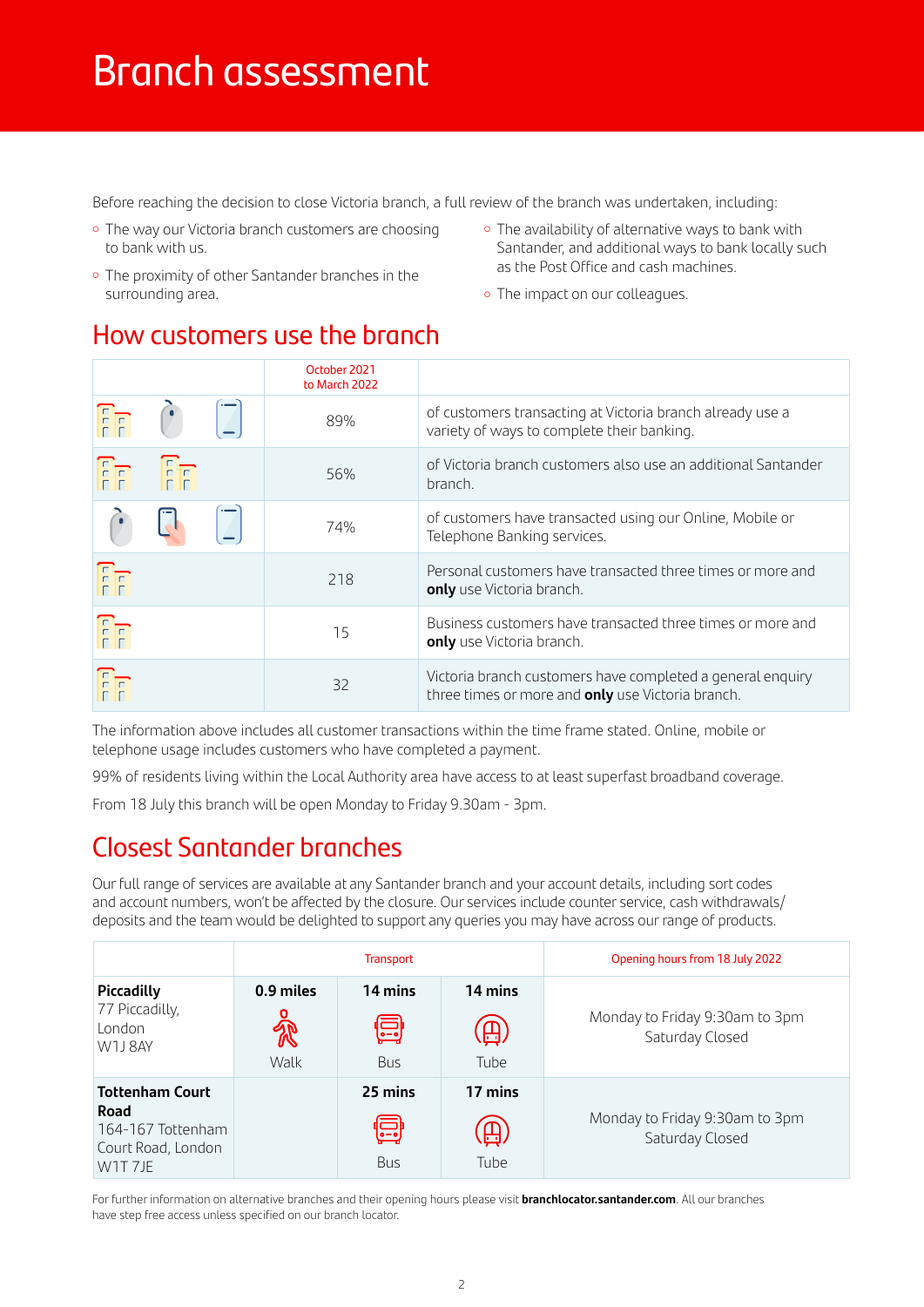## Ways to bank with Santander

There are many different ways to continue banking with Santander and our branch team can help you consider what's right for you.

| <b>Transaction type</b><br><b>Personal</b>         | Santander<br>branch/cash<br>machine | <b>Post Office</b>            | Cash machine<br>(non-Santander) | Online or<br>Mobile app | <b>Telephone</b><br><b>Banking</b> |
|----------------------------------------------------|-------------------------------------|-------------------------------|---------------------------------|-------------------------|------------------------------------|
| Take out cash                                      | ✔                                   | ້                             |                                 |                         |                                    |
| Pay in cash or cheques                             |                                     | ✔                             |                                 |                         |                                    |
| Passbook accounts: pay in/take out cash            |                                     | With card only With card only |                                 |                         |                                    |
| Balance enquiries                                  | $\checkmark$                        | $\checkmark$                  | ✔                               | $\checkmark$            | $\checkmark$                       |
| Statements/recent transactions                     | ✔                                   |                               |                                 |                         |                                    |
| Make payments/transfer funds/pay credit card bills | $\overline{\mathbf{v}}$             |                               |                                 | $\checkmark$            | $\checkmark$                       |
| Card, Online and Mobile Banking enquiries          |                                     |                               |                                 | v                       |                                    |
| Financial and specialist vulnerable support        | $\checkmark$                        |                               |                                 | santander.co.uk         |                                    |
| <b>Business</b>                                    |                                     |                               |                                 |                         |                                    |
| Take out cash                                      | $\overline{\mathbf{v}}$             | $\checkmark$                  | $\checkmark$                    |                         |                                    |
| Pay in cash or cheques                             |                                     | $\checkmark$                  |                                 |                         |                                    |
| Make payments/transfer funds/statements            |                                     |                               |                                 | ້                       |                                    |



#### Mobile Banking

 Download our secure Mobile Banking app or visit **[santander.co.uk/mobilebanking](http://santander.co.uk/mobilebanking)**  to register, view our mobile guides and join free virtual events to help you manage your money.

#### Online Banking

 To sign up for Online Banking, visit **[santander.co.uk/onlinebanking](http://santander.co.uk/onlinebanking)**

Join our free fraud awareness events on keeping your money safe and avoiding scams.



#### Chat Banking

Available through **[santander.co.uk](http://santander.co.uk)**, Online and Mobile Banking.

#### Cash machines

 Access 24/7 services at our cash machines.



#### Telephone Banking Call **0330 9 123 123**

Monday to Sunday: 8am to 6pm We can support in setting up your voice as your password and how to use Telephone Banking



#### **POST** Post Office

 Using your current/savings account card you can pay in and withdraw cash, get a balance and pay in cheques (current account holders only) at any Post Office.

#### Alternative banking services currently available nearby

#### Tup Cash machines

RBS 119 - 121 Victoria Street, Westminister SW1E 6RA

 Barclays 13 Artillery Row, Westminster SW1P 1RH

To find additional free cash machines visit **[link.co.uk/atm-locator](http://link.co.uk/atm-locator)**



Post Office 1 Broadway, London SW1H 0AX

 Visit **[postoffice.co.uk/everydaybanking](http://postoffice.co.uk/everydaybanking)** for more information or find your local Post Office branch at **[postoffice.co.uk/branchfinder](http://postoffice.co.uk/branchfinder)**